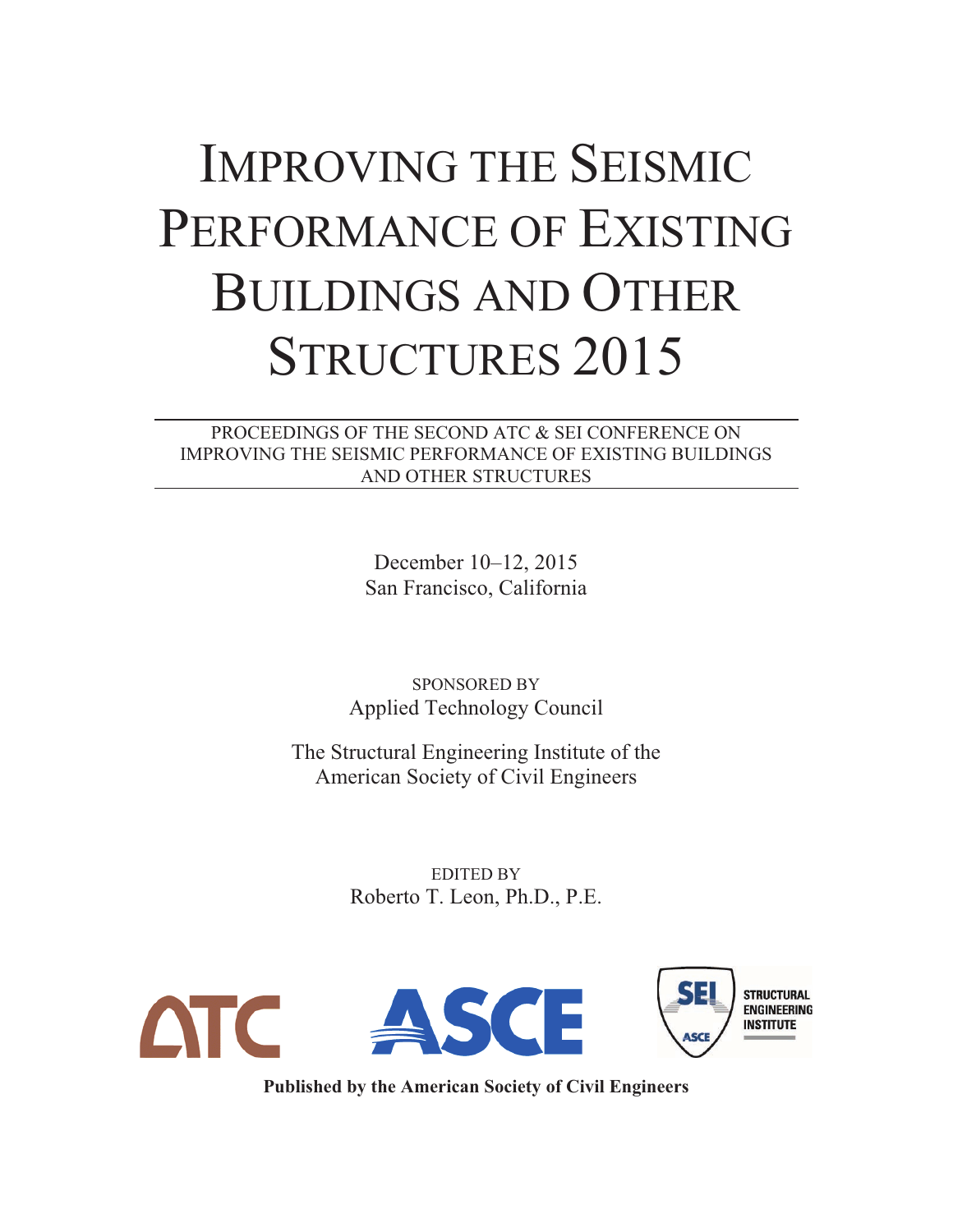Published by American Society of Civil Engineers 1801 Alexander Bell Drive Reston, Virginia, 20191-4382 www.asce.org/publications | ascelibrary.org

Any statements expressed in these materials are those of the individual authors and do not necessarily represent the views of ASCE, which takes no responsibility for any statement made herein. No reference made in this publication to any specific method, product, process, or service constitutes or implies an endorsement, recommendation, or warranty thereof by ASCE. The materials are for general information only and do not represent a standard of ASCE, nor are they intended as a reference in purchase specifications, contracts, regulations, statutes, or any other legal document. ASCE makes no representation or warranty of any kind, whether express or implied, concerning the accuracy, completeness, suitability, or utility of any information, apparatus, product, or process discussed in this publication, and assumes no liability therefor. The information contained in these materials should not be used without first securing competent advice with respect to its suitability for any general or specific application. Anyone utilizing such information assumes all liability arising from such use, including but not limited to infringement of any patent or patents.

ASCE and American Society of Civil Engineers—Registered in U.S. Patent and Trademark Office.

*Photocopies and permissions.* Permission to photocopy or reproduce material from ASCE publications can be requested by sending an e-mail to permissions@asce.org or by locating a title in ASCE's Civil Engineering Database (http://cedb.asce.org) or ASCE Library (http://ascelibrary.org) and using the "Permissions" link.

*Errata:* Errata, if any, can be found at http://dx.doi.org/10.1061/9780784479728

Copyright © 2015 by the American Society of Civil Engineers and the Applied Technology Council. All Rights Reserved. ISBN 978-0-7844-7972-8 (PDF) Manufactured in the United States of America.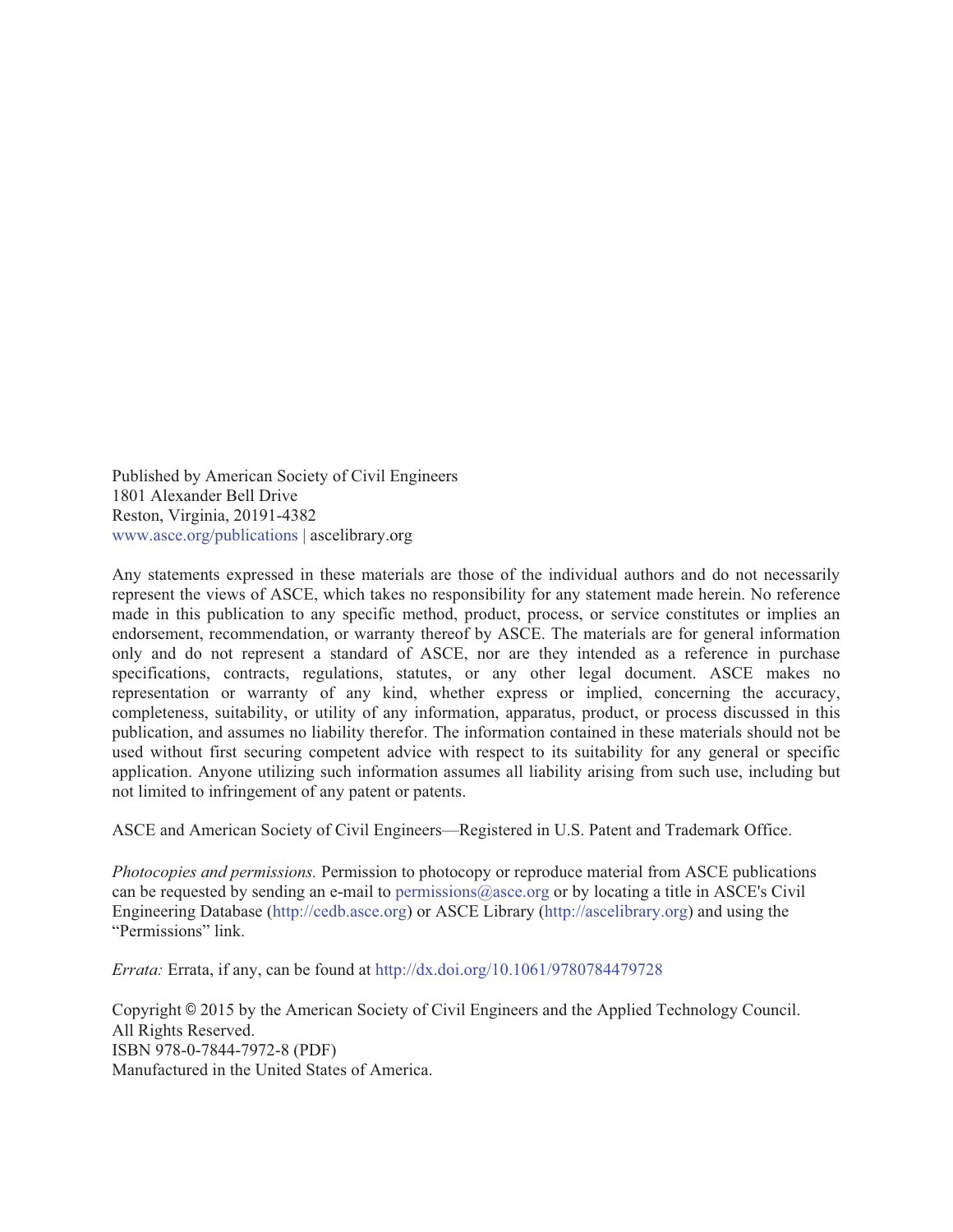#### **Preface**

Over the last 25 years, the incidence and consequences of natural disasters have increased. In 2011 alone, the United Nations Office for Disaster Risk Reduction reported that natural disasters resulted in \$366 billion in direct damages and 29,782 fatalities worldwide; average annual losses in the United States due to natural disasters amount to about \$55 billion. It is clear that most of these losses are coupled to continuous concentrations of population, energy, economic and political power in locations of high risk of natural disasters, along with insufficient resistance in existing infrastructure. The vulnerability of industrialized societies to seismic risk has been recently highlighted by the 2010 Maule (Chile), 2011 Christchurch (New Zealand) and the 2011 Tohoku (Japan) earthquakes. Each year buildings and other structures are designed and built with a continually improving understanding of their performance during earthquakes, yet the vast majority of structures were built with substantially less understanding of seismic actions than we currently possess.

To stem future losses, it is necessary to increase conventional approaches (building codes, land use planning, and emergency response measures) and develop novel methods of design considering interdependent systems operations before and after disasters and public engagement so that buildings, geographically distributed infrastructure, and local communities are more resilient to natural hazards and human threats. It is also important to provide incentives for public and private organizations to reduce societal risk through educational programs, improved planning, and tools for quantification of risk, assessment of losses, and measurement of community resilience.

The challenges to improving the seismic performance of existing buildings and other structures are as broad and varied as the individual structures themselves. How should they be evaluated and strengthened? What plans exist? What materials were used? What assumptions were made? Were they built as designed, and if not, what modifications were made but possibly (probably) not documented? Are there elements other than the existing structure, such as nonstructural components, that can be mitigated to avoid damage in an earthquake?

To begin addressing these and other critical issues, the Applied Technology Council (ATC) and the Structural Engineering Institute (SEI) of the American Society of Civil Engineers (ASCE) organized an inaugural conference in 2009 in San Francisco, California. As a follow up, this *2nd Conference on Improving the Seismic Performance of Existing Buildings and Other Structures* was held once again by ATC and SEI in San Francisco on December 10-12, 2015 in San Francisco, California. The program was planned to provide a forum for the presentation and exchange of new information on the seismic evaluation and seismic rehabilitation of existing buildings, including case studies, new discoveries, innovative use of new technologies and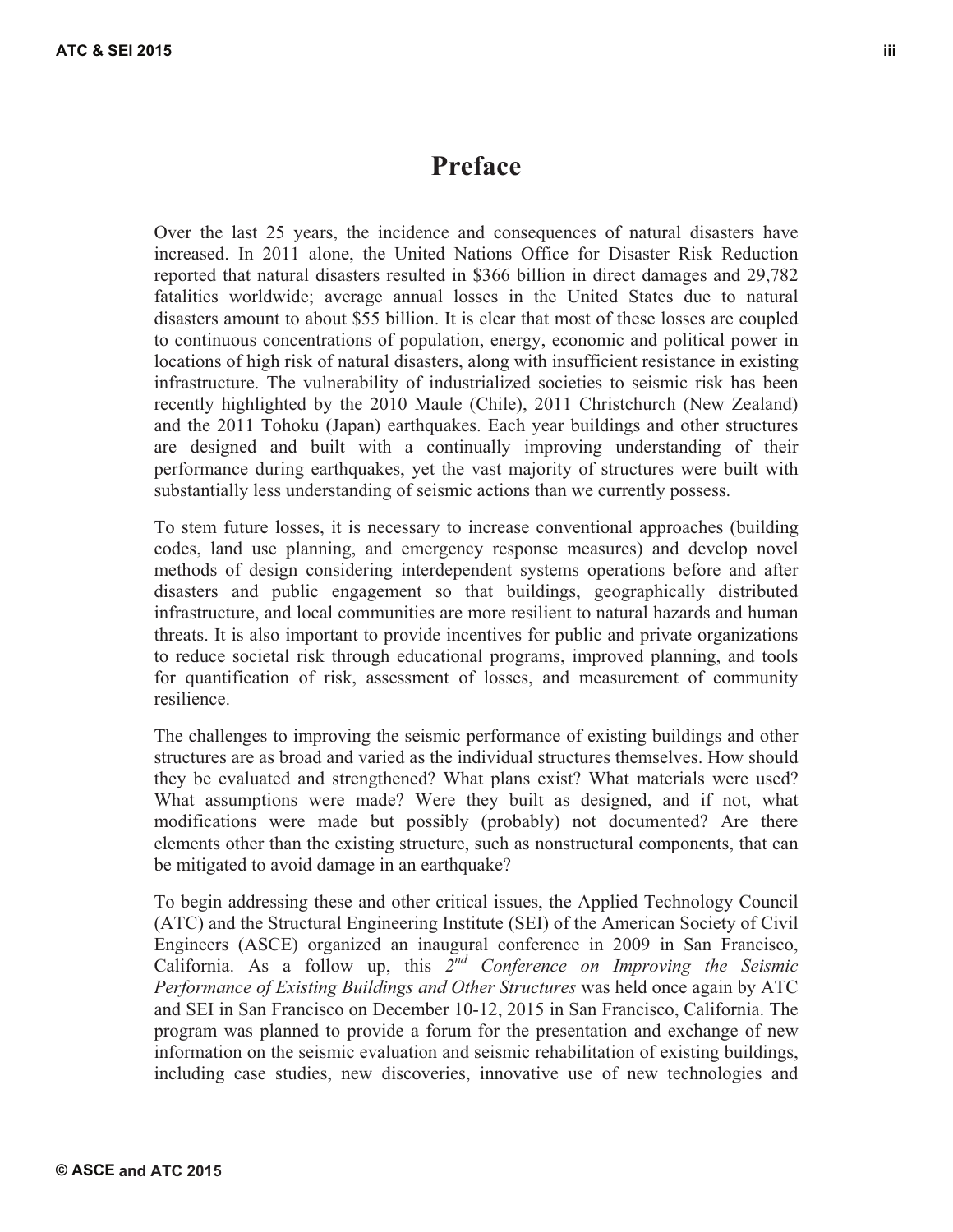materials, implementation issues, needed improvements to existing standards and methods, and socio-economic issues.

The goal of the Conference, and hence these proceedings, was to provide an invaluable opportunity to advance the profession's understanding of the tools, techniques and innovations available to assist in meeting the challenges of seismic evaluation and rehabilitation. For those new to the profession, these proceedings are an opportunity to get up to speed on core issues surrounding seismic rehabilitation.

**Roberto T. Leon**  Virginia Tech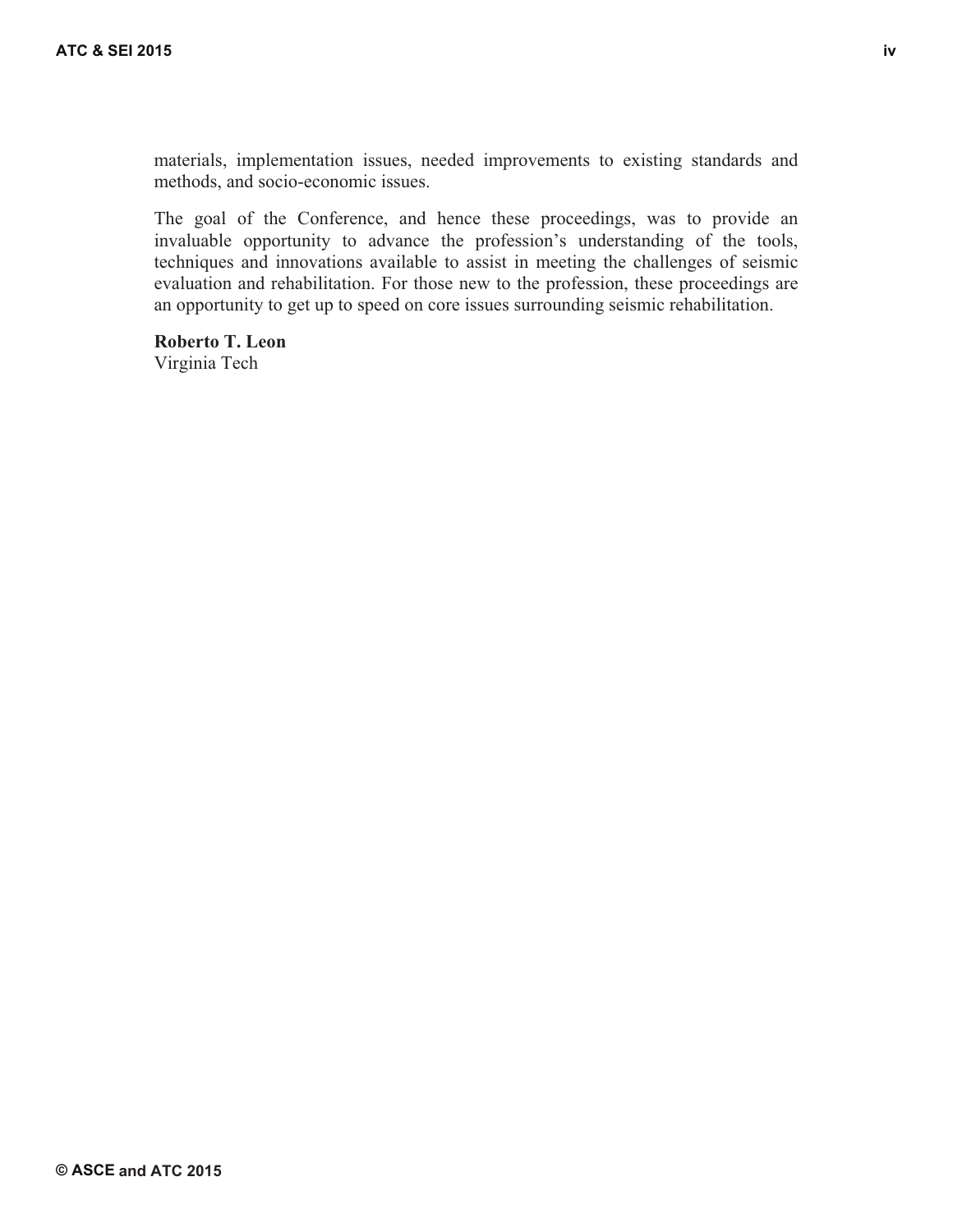#### **Acknowledgments**

Thank you to everyone who participated in making the Conference a tremendous success whether it was attending, presenting or helping to organize the event.

Roberto T. Leon, P.E., Ph.D., F.ACI, F.IABSE, F.SEI, F.ASCE Virginia Tech **Chair Program Steering Committee** 

*Laura Champion, P.E., Director, SEI of ASCE*

*Ayse Hortacsu, P.E., Director of Projects, Applied Technology Council* 

#### **Program Steering Committee**

Thalia Anagnos, Ph.D., A.M.ASCE San Jose State University

Kelly Cobeen, P.E., S.E., M.ASCE Wiss, Janney, Elstner Associates, Inc.

Greg Deierlein, P.E., F.ASCE Stanford University

Jack Moehle, P.E., Ph.D., M.ASCE University of California, Berkeley

Farzad Naeim, Ph.D., P.E., M.ASCE Farzad Naeim, Inc.

James Parker, P.E., M.ASCE Simpson Gumpertz & Heger

Maryann Phipps, S.E. Estructure

Peter Somers, P.E., M.ASCE Magnusson Klemencic Associates

Jonathan Stewart, Ph.D., P.E., M.ASCE University of California, Los Angeles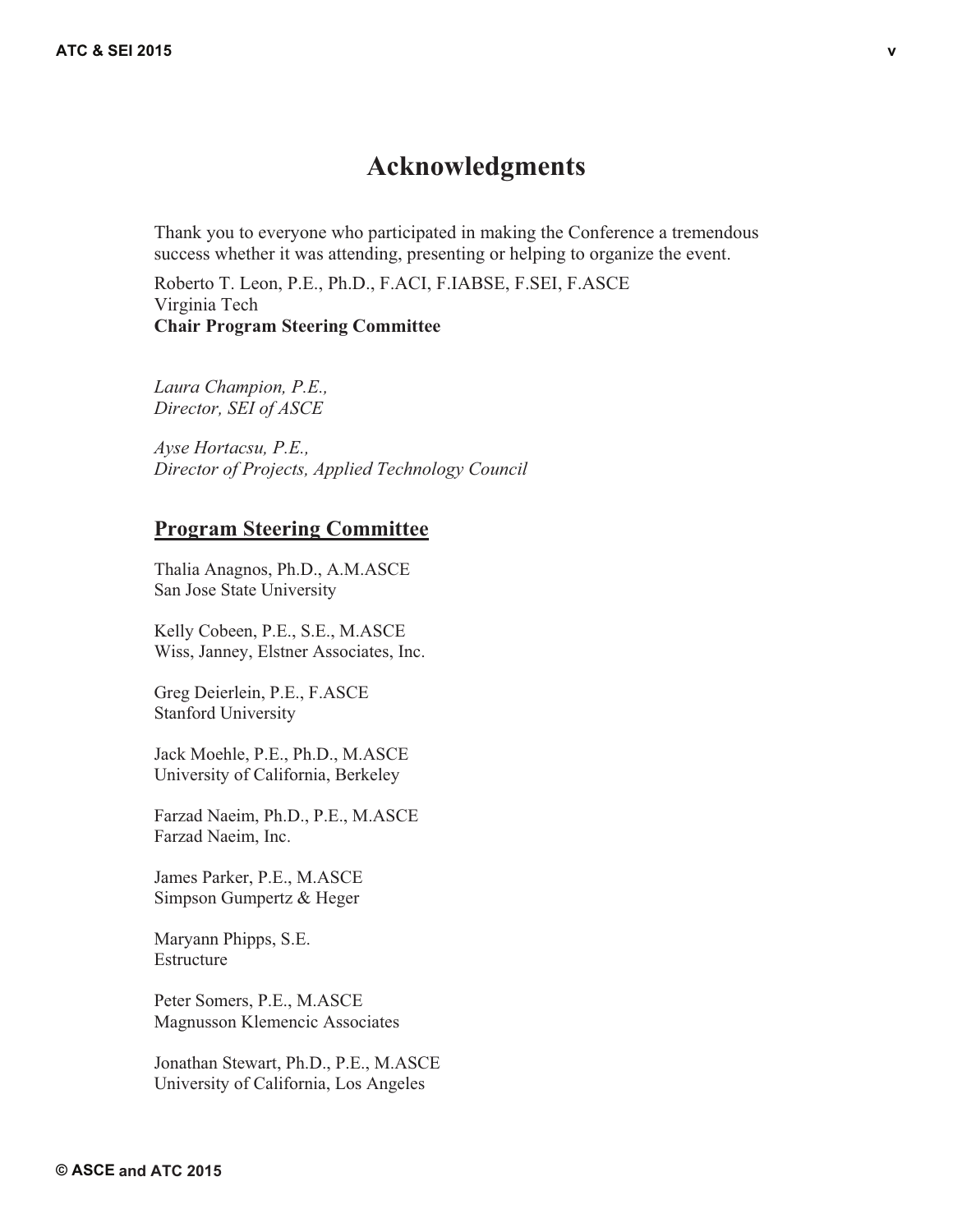## Table of Contents

If you can read this text, your browser does not support Cascading Style Sheets. Although not essential for using this CD-ROM, you may wish to upgrade your browser to a more recent version.

## Case Studies

1Seismic Retrofit of a Machine Shop at the Puget Sound Naval [Shipyard](file:///C:/Users/carrie/Desktop/papers/9780784479728.001.pdf#page=1)

Scott L. Neuman, John M. Hochwalt, and Gregory L. Varney

13Starbucks Reserve Roastery and Tasting Room, Seattle, [Washington](file:///C:/Users/carrie/Desktop/papers/9780784479728.002.pdf#page=1)

Michael A. Wright and Lara Simmons

26Seismic Upgrade of Four-Story Wood-Framed Condominium Buildings

John M. Coil

#### Concrete Structures and Nonlinear Analysis

36Nonlinear Analysis of Squat RC Walls Using Three‑[Dimensional](file:///C:/Users/carrie/Desktop/papers/9780784479728.004.pdf#page=1) Continuum Finite Element Models

J. Murcia‑Delso, R. S. Dunham, D. R. Parker, and R. J. James

47Gravity Load Collapse and [Vulnerability](file:///C:/Users/carrie/Desktop/papers/9780784479728.005.pdf#page=1) of Existing Buildings

H. Sezen

57Nonlinear Analysis Methods for Flexural Seismic [Reinforced](file:///C:/Users/carrie/Desktop/papers/9780784479728.006.pdf#page=1) Concrete Walls

D. E. Lehman, L. N. Lowes, J. Pugh, and Z. Whitman

[74Nonlinear](file:///C:/Users/carrie/Desktop/papers/9780784479728.007.pdf#page=1) Truss Modeling Method for the Analysis of Shear Failures in Reinforced Concrete and Masonry Structures

Mohammadreza Moharrami, Ioannis Koutromanos, and Marios Panagiotou

## Historic Structures and Emerging Technologies

86Seismic Isolation and the Structural Retrofit of Haitian Heritage [Cathedrals](file:///C:/Users/carrie/Desktop/papers/9780784479728.008.pdf#page=1)

Amir S. J. Gilani and H. Kit Miyamoto

[97Evaluations,](file:///C:/Users/carrie/Desktop/papers/9780784479728.009.pdf#page=1) Repairs, and Retrofit of the Historic Sherman Building in Washington, DC, following the 2011 Mineral, VA, Earthquake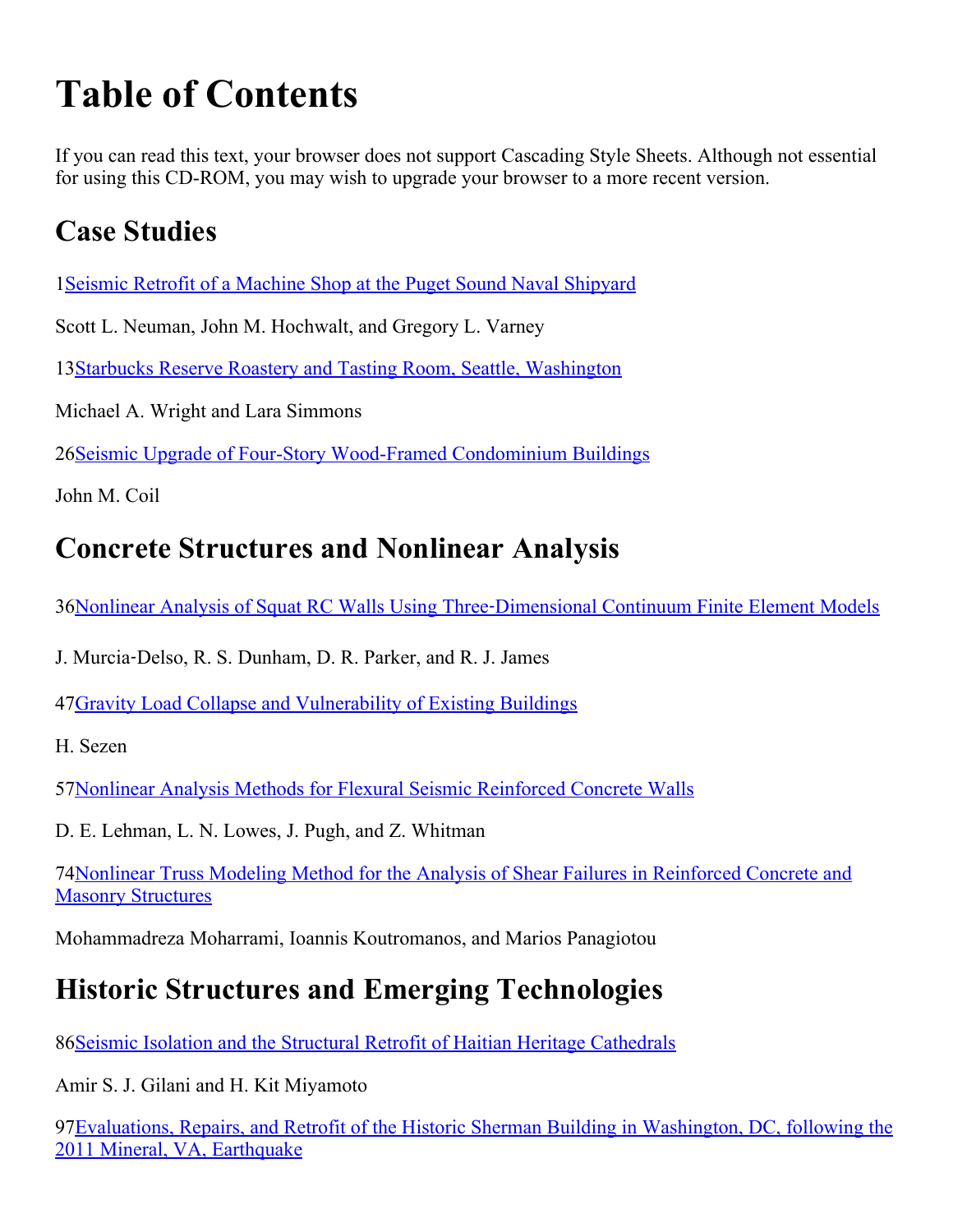Craig D. Swift, Matthew J. Daw, and Laura M. Burke

109New Integrated Knowledge-Based Approaches to the Protection of Cultural Heritage from Earthquake‑Induced Risk

R. Cacciotti, M. Drdácký, C. Modena, and F. da Porto

121 Seismic Retrofit of a High-Rise Steel Moment [Resisting](file:///C:/Users/carrie/Desktop/papers/9780784479728.011.pdf#page=1) Frame Using Fluid Viscous Dampers

Shanshan Wang, Jiun‑Wei Lai, Matthew J. Schoettler, and Stephen A. Mahin

132Retrofit of Steel‑Frame Buildings Using Enhanced Gravity‑Frame [Connections](file:///C:/Users/carrie/Desktop/papers/9780784479728.012.pdf#page=1)

J. P. Judd, F. A. Charney, and S. E. Pryor

144An Innovative Method for the Seismic [Retrofitting](file:///C:/Users/carrie/Desktop/papers/9780784479728.013.pdf#page=1) of Existing Steel Moment Frame Structures Using Side Plate Technology

Behzad Rafezy, Quang Huynh, Henry Gallart, and Mohammad Kheirollahi

[159Modeling](file:///C:/Users/carrie/Desktop/papers/9780784479728.014.pdf#page=1) the Performance of Rehabilitated Extremely Damaged Concrete Columns and a Masonry Wall for Analysis and Design

G. D. Huaco and J. O. Jirsa

173Historic Desmond Building [Retrofit—A](file:///C:/Users/carrie/Desktop/papers/9780784479728.015.pdf#page=1) Case Study of the Seismic Retrofit of a Non‑Ductile Concrete Building in the Los Angeles Area

Z. Jiang, M. Sarkisian, N. Mathias, R. Garai, and J. Lyrenmann

185[Mitigating](file:///C:/Users/carrie/Desktop/papers/9780784479728.016.pdf#page=1) Seismic Risks in Historical Masonry: An Example Project

İhsan Engin Bal, Eleni Smyrou, Burcu Güneş, and Alper İlki

198[Beneficial](file:///C:/Users/carrie/Desktop/papers/9780784479728.017.pdf#page=1) Uses and Misuses of the California Historical Building Code

G. R. Searer, K. E. Cobeen, and K. A. Sasaki

208[Introduction](file:///C:/Users/carrie/Desktop/papers/9780784479728.018.pdf#page=1) to the California Historical Building Code

U. M. Gilmartin and A. R. Dreyfuss

#### Implementation Case Studies

216The [Shocking](file:///C:/Users/carrie/Desktop/papers/9780784479728.019.pdf#page=1) Secrets of Rocking Shear Walls

B. A. Mohr and S. K. Harris

226Fortifying the Castle on the Hill: Seismic Retrofit of UC [Berkeley's](file:///C:/Users/carrie/Desktop/papers/9780784479728.020.pdf#page=1) Historic Bowles Hall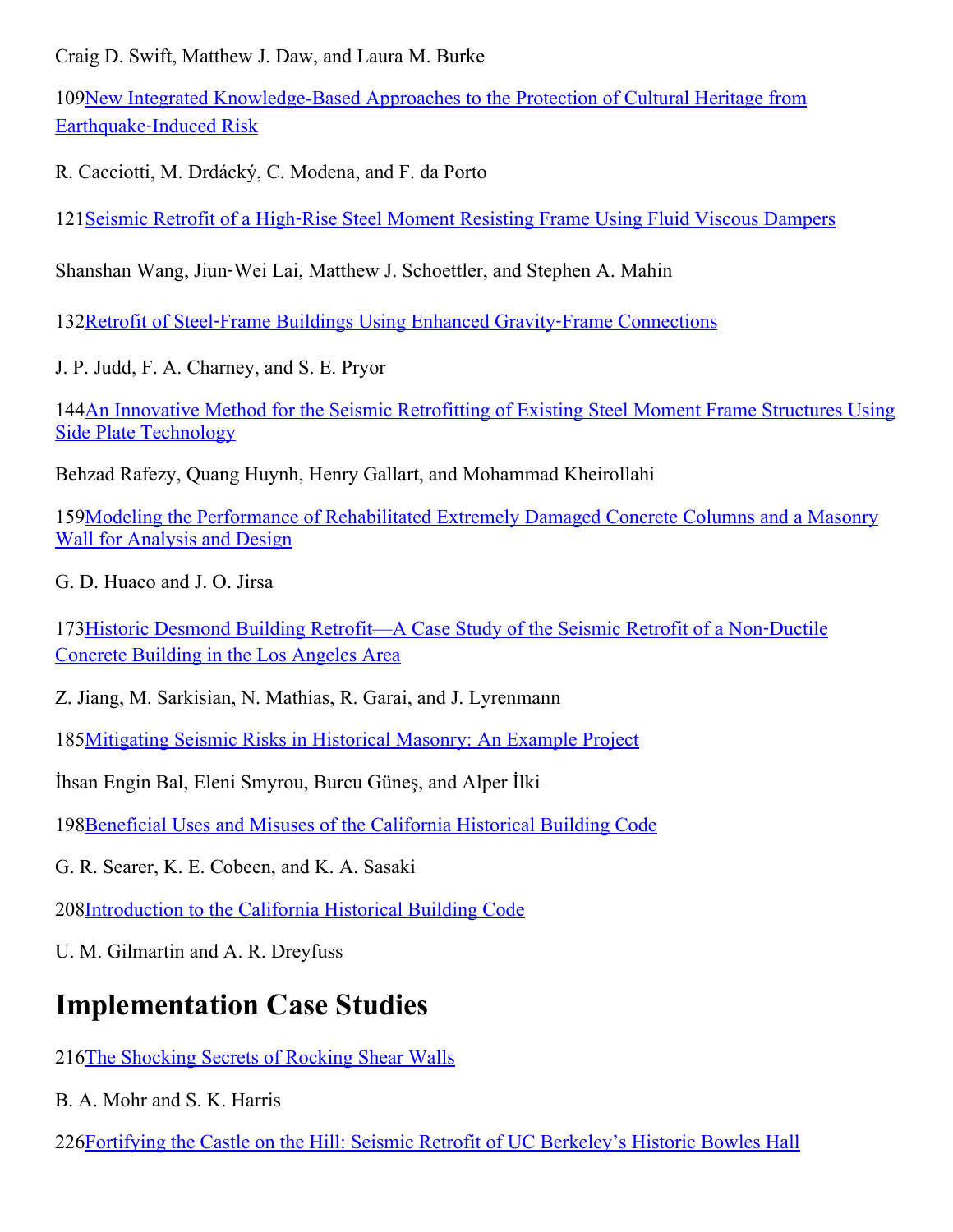Karl Telleen, Joe Maffei, Theresa B. Dias, and John A. Baker, Jr.

242Nonlinear Dynamic [Evaluation](file:///C:/Users/carrie/Desktop/papers/9780784479728.021.pdf#page=1) of a Hospital Stair Tower with SSI and Pounding Effects

Stephen T. Bono, Anindya Dutta, and Kevin S. Moore

255Proposed Changes to Steel Column [Evaluation](file:///C:/Users/carrie/Desktop/papers/9780784479728.022.pdf#page=1) Criteria for Existing Buildings

Daniel Bech, Bill Tremayne, and Jonas Houston

273UCSF Clinical Sciences Building: Seismic [Rehabilitation](file:///C:/Users/carrie/Desktop/papers/9780784479728.023.pdf#page=1) Case Study

Mason Walters, Steve Marusich, Carlos Sempere, and Ryan Cooke

287Evaluation and [Remediation](file:///C:/Users/carrie/Desktop/papers/9780784479728.024.pdf#page=1) of Pre‑Northridge Steel Moment Frame Column Splices

Allen Nudel, Steve Marusich, Masume Dana, and Ali Roufegarinejad

303Seismic Evaluation and Retrofit of a 1970s High‑Rise Welded Moment Frame Structure––A Performance-Based Approach

Leo Panian, Mike Korolyk, and Nick Bucci

#### Innovative Solutions for Retrofit

317 Seismic Evaluation and Retrofit of Older Concentrically-Braced Frames

A. D. Sen, R. Ballard, D. Sloat, M. Johnson, C. W. Roeder, D. E. Lehman, and J. W. Berman

328Out-of-Plane Seismic [Performance](file:///C:/Users/carrie/Desktop/papers/9780784479728.027.pdf#page=1) of URM Walls with Retrofitted Parapets and Flexible Diaphragms

J. Aleman, G. Mosqueda, and A. Whittaker

340 Design Decision Support for Steel Frame Buildings through an Earthquake-Induced Loss [Assessment](file:///C:/Users/carrie/Desktop/papers/9780784479728.028.pdf#page=1)

Seong‑Hoon Hwang, Ahmed Elkady, and Dimitrios Lignos

353Collapses of Masonry [Structures](file:///C:/Users/carrie/Desktop/papers/9780784479728.029.pdf#page=1) under Non‑Extreme Loads

Dan Eschenasy

## Managing Risk

363Damage and Loss [Assessment](file:///C:/Users/carrie/Desktop/papers/9780784479728.030.pdf#page=1) of Pre-70 RC Frame Buildings with FEMA P-58: A Case Study

D. Cardone and G. Perrone

[376Precedential](file:///C:/Users/carrie/Desktop/papers/9780784479728.031.pdf#page=1) Consequences of the Recent *Myrick* Lawsuit: Using ASCE 7-10 and ASCE 41-13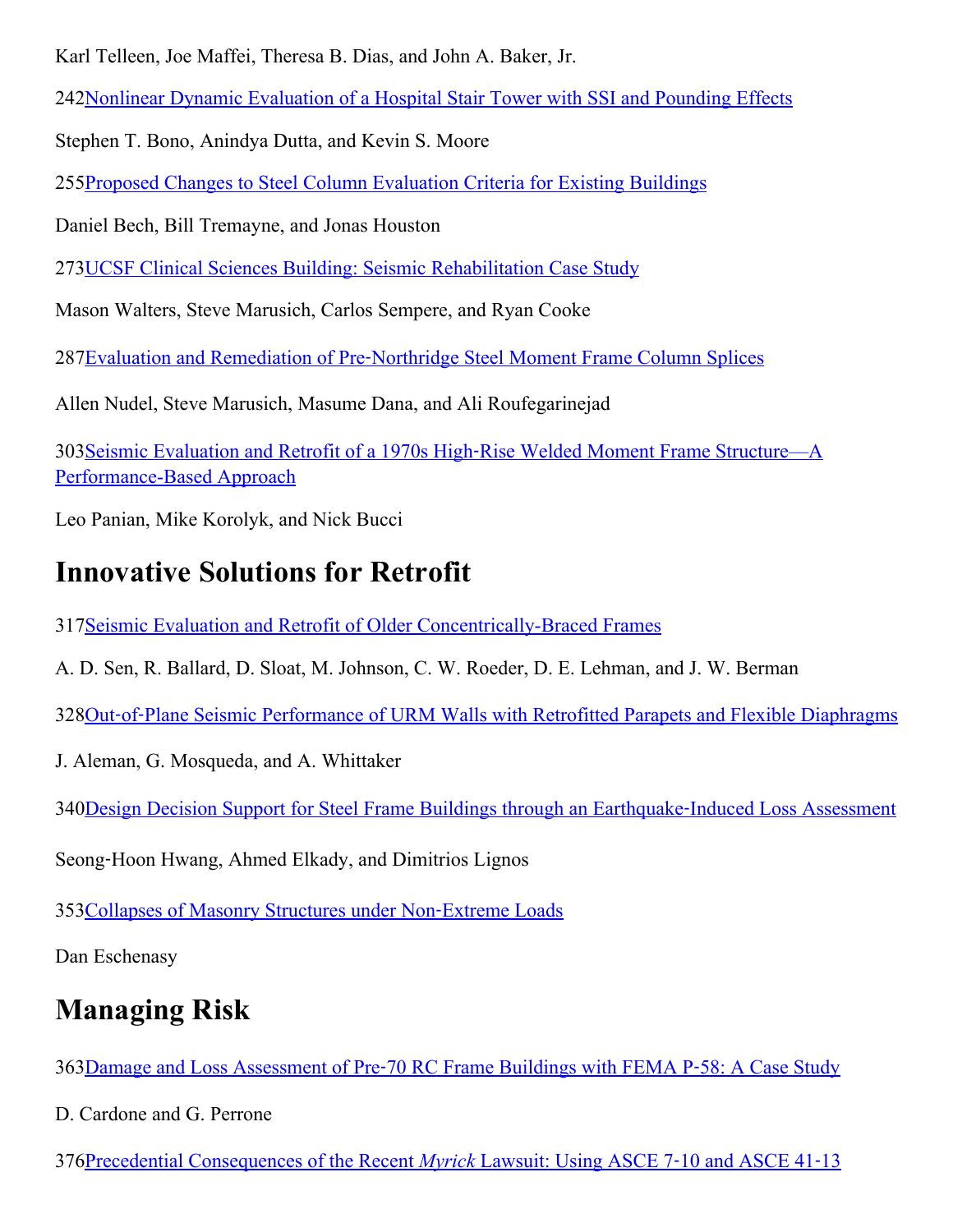[Performance](file:///C:/Users/carrie/Desktop/papers/9780784479728.031.pdf#page=1) Targets to Manage Seismic Risk in the Legal Arena

Mark N. White, John D. Osteraas, and Cynthia L. Perry

[394Precedential](file:///C:/Users/carrie/Desktop/papers/9780784479728.032.pdf#page=1) Consequences of the Recent Beacon Lawsuit: Foreseeing Harm to Third Parties Caused by the Unsatisfactory Seismic Performance of a Flawed Design

Mark N. White, John D. Osteraas, Eduard A. Fierro, and Cynthia L. Perry

403Performance-Based Engineering and the Evaluation of Existing Buildings—Potential Legal **Ramifications** 

David R. Ojala, and John D. Osteraas

[416Evaluation](file:///C:/Users/carrie/Desktop/papers/9780784479728.034.pdf#page=1) of the Retrofitting Effect of a Building Based on FEMA P‑58's Quantitative Method and EPRS Rating Criteria

Yili Huo, Rakesh Pathak, and Bulent Alemdar

430[Professional](file:///C:/Users/carrie/Desktop/papers/9780784479728.035.pdf#page=1) Negligence of Engineers Providing Seismic Retrofit Design Services

J. B. Kardon, and M. K. Gilligan

435A Move toward Improved Portfolio Seismic Risk [Assessment](file:///C:/Users/carrie/Desktop/papers/9780784479728.036.pdf#page=1) Methods for the Practicing Engineer

D. Jared DeBock and Abbie B. Liel

447A Seismic Loss [Assessment](file:///C:/Users/carrie/Desktop/papers/9780784479728.037.pdf#page=1) Procedure for Masonry Buildings

Daria Ottonelli, Serena Cattari, and Sergio Lagomarsino

#### Nonstructural and Wood Soft Story

459An Assessment of Seismic Floor [Accelerations](file:///C:/Users/carrie/Desktop/papers/9780784479728.038.pdf#page=1) in Wood Shear Wall Buildings

J. R. Jayamon, P. Line, and F. A. Charney

[471Seismic](file:///C:/Users/carrie/Desktop/papers/9780784479728.039.pdf#page=1) Evaluation of Drywall Suspended Ceilings Using Shake Table Testing and the Finite Element Analysis

Amir S. J. Gilani, Shakhzod M. Takhirov, and Yelena Straight

483Seismic Evaluation of Lay‑In Panel Suspended Ceilings Using Static and Dynamic and an Assessment of the U.S. Building Code [Requirements](file:///C:/Users/carrie/Desktop/papers/9780784479728.040.pdf#page=1)

Shakhzod M. Takhirov, Amir S. J. Gilani, and Yelena Straight

497 [Discussion](file:///C:/Users/carrie/Desktop/papers/9780784479728.041.pdf#page=1) of FEMA P-807 for the Retrofit of Soft-Story Buildings

Bruce Maison, Brian McDonald, David McCormick, Marko Schotanus, and Jonathan Buckalew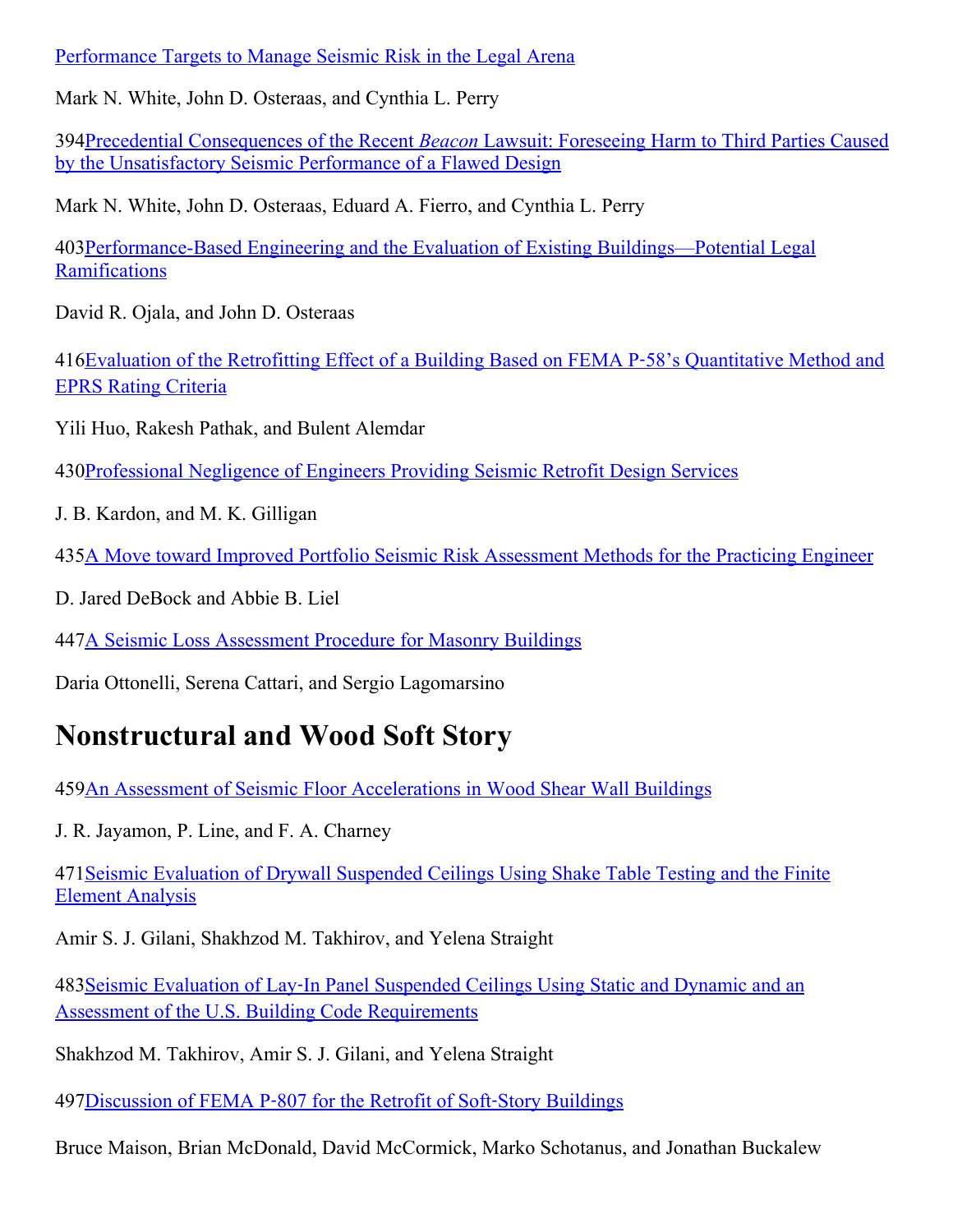[509Experimental](file:///C:/Users/carrie/Desktop/papers/9780784479728.042.pdf#page=1) Developments in Isolation/Energy Dissipation Platforms for the Seismic Protection of Equipment in Multistory Facilities

Claudia Marin‑Artieda and Xing Han

[524Performance](file:///C:/Users/carrie/Desktop/papers/9780784479728.043.pdf#page=1) of an Architectural Precast Concrete Building Facade under Seismic Loading: Influence of the Initial Design Drift

Kurt McMullin, Anhthuy Le, and Suian Andrade Meira

535Pounding of San Francisco‑Type "Soft Story" Midblock [Buildings](file:///C:/Users/carrie/Desktop/papers/9780784479728.044.pdf#page=1)

Marko Schotanus, Bruce Maison, and Brian McDonald

548Example Case Studies of Soft‑Story Retrofits Using the San Francisco [Ordinance](file:///C:/Users/carrie/Desktop/papers/9780784479728.045.pdf#page=1)

Jonathan Buckalew, Brian McDonald, David McCormick, Marko Schotanus, and Bruce Maison

[560Experimental](file:///C:/Users/carrie/Desktop/papers/9780784479728.046.pdf#page=1) and Analytical Study of the Dynamic Characteristics of Architectural Precast Concrete Cladding

E. Pantoli and T. C. Hutchinson

#### Poster

575[Experimental](file:///C:/Users/carrie/Desktop/papers/9780784479728.047.pdf#page=1) Seismic Performance Assessment of Hospital Building Contents

L. Di Sarno, C. Petrone, G. Magliulo, and G. Manfredi

585Seismic Response of a Steel SMF Building: Comparison between [Conventional](file:///C:/Users/carrie/Desktop/papers/9780784479728.048.pdf#page=1) Design and Damper **Options** 

H. Kit Miyamoto and Amir S. J. Gilani

595Seismic [Evaluation](file:///C:/Users/carrie/Desktop/papers/9780784479728.049.pdf#page=1) and Retrofit Design of an Airport Passenger Terminal Building

Naveed Anwar, Jose A. Sy, Thaung Htut Aung, and Mir Shabir Talpur

607System [Identification](file:///C:/Users/carrie/Desktop/papers/9780784479728.050.pdf#page=1) of a Two‑Story Infilled RC Building in Different Damage States

S. Yousefianmoghadam, M. Song, A. Stavridis, and B. Moaveni

[619Experimental](file:///C:/Users/carrie/Desktop/papers/9780784479728.051.pdf#page=1) Investigation on the Seismic FRP Retrofit of Realistic Full‑Scale RC Beam‑Column Joints

D. A. Pohoryles, J. Melo, T. Rossetto, H. Varum, and D. D'ayala

[632BRBM](file:///C:/Users/carrie/Desktop/papers/9780784479728.052.pdf#page=1) Frames: An Improved Approach to Seismic‑Resistant Design Using Bucking‑Restrained **Braces**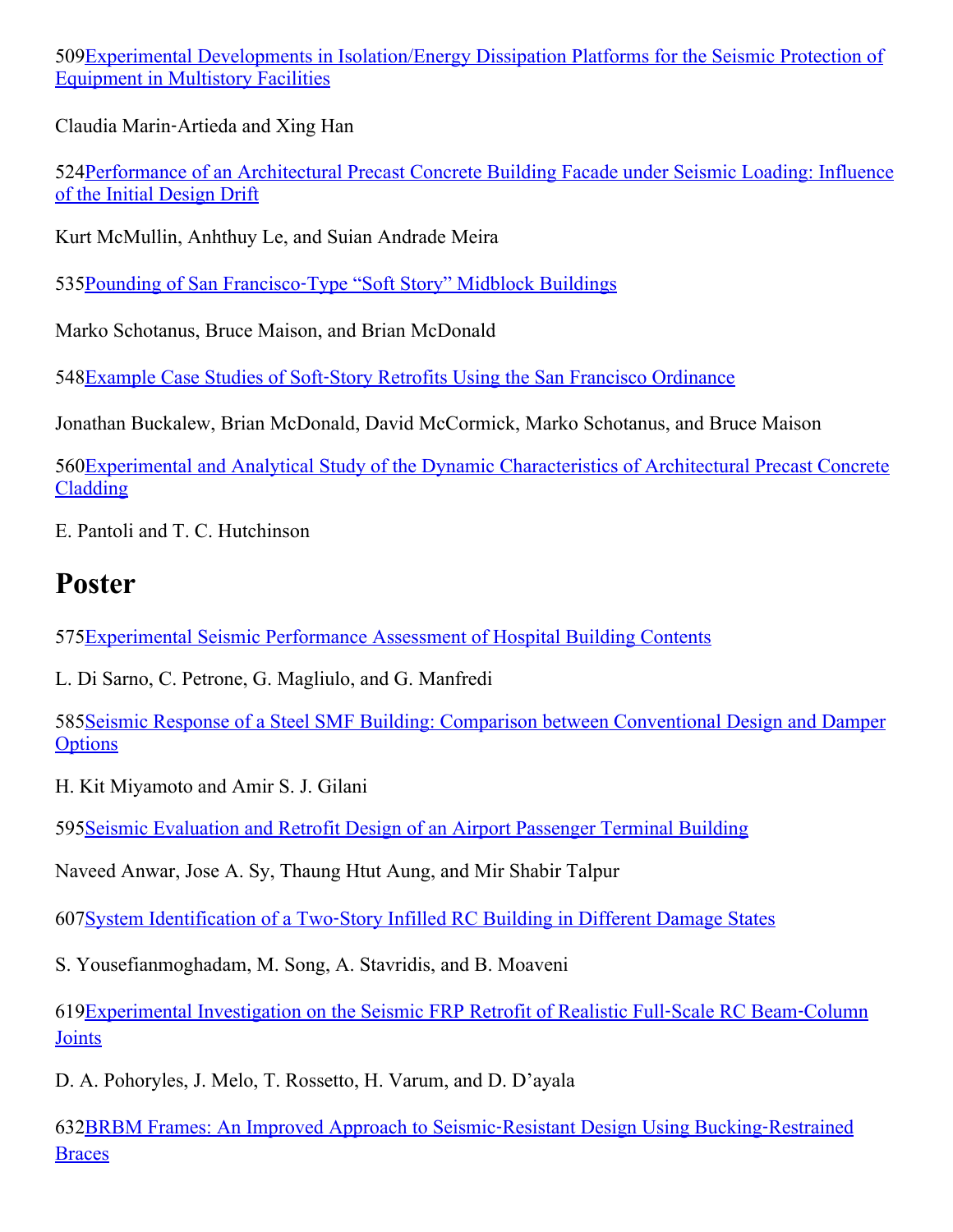Leo Panian, Nick Bucci, and Bill Janhunen

644Design Procedure for Claddings with Dissipative [Connections](file:///C:/Users/carrie/Desktop/papers/9780784479728.053.pdf#page=1) in Seismic Zones

Eleni Smyrou

658[Interactive](file:///C:/Users/carrie/Desktop/papers/9780784479728.054.pdf#page=1) Seismic Map of Los Angeles

Anders Carlson, Brittany Moffett, Travis Longcore,, and Krista McPherson

[670California](file:///C:/Users/carrie/Desktop/papers/9780784479728.055.pdf#page=1) Building Officials' Interim Guidance on the Barricading and Stabilization of Buildings with Substantial Damage in Disasters

Fred Turner, David Khorram, and Timothy Koutsouros

[681Experimental](file:///C:/Users/carrie/Desktop/papers/9780784479728.056.pdf#page=1) Investigation on the Seismic Retrofit of Existing Reinforced Concrete Buildings Using Steel Plate Shear Walls

Chao‑Hsien Li, An‑Chien Wu, and Keh‑Chyuan Tsai

[693Seismic](file:///C:/Users/carrie/Desktop/papers/9780784479728.057.pdf#page=1) Retrofit of Industrial Precast Concrete Structures Using Friction Dampers: Case Study from **Turkey** 

S. Yildirim, A. Kalyoncuoglu, B. Erkus, and Y. Tonguc

706[Displacement](file:///C:/Users/carrie/Desktop/papers/9780784479728.058.pdf#page=1)‑Based Assessment of Cantilever Masonry Elements under Out‑of‑Plane Actions

S. Degli Abbati, S. Cattari, and S. Lagomarsino

#### Resilience and Mitigation Programs

718Large-Scale World Bank Seismic Risk Reduction Program for Public Buildings in Metro Manila, **Philippines** 

Amir S. J. Gilani and H. Kit Miyamoto

728Seismic Risk [Management](file:///C:/Users/carrie/Desktop/papers/9780784479728.060.pdf#page=1) in the New Zealand Context

Rob Jury and Helen Ferner

741[Performance](file:///C:/Users/carrie/Desktop/papers/9780784479728.061.pdf#page=1)‑Based Retrofit of School Buildings in British Columbia, Canada: An Update

C. E. Ventura, A. Bebamzadeh, M. Fairhurst, G. Taylor, and W. D. L. Finn

754The U.S. [Resiliency](file:///C:/Users/carrie/Desktop/papers/9780784479728.062.pdf#page=1) Council (USRC) and the Building Rating System

Ronald L. Mayes and Evan Reis

765The U.S. Resiliency Council's (USRC) Goals, [Objectives,](file:///C:/Users/carrie/Desktop/papers/9780784479728.063.pdf#page=1) and Founding Principles

Evan Reis and Ronald L. Mayes